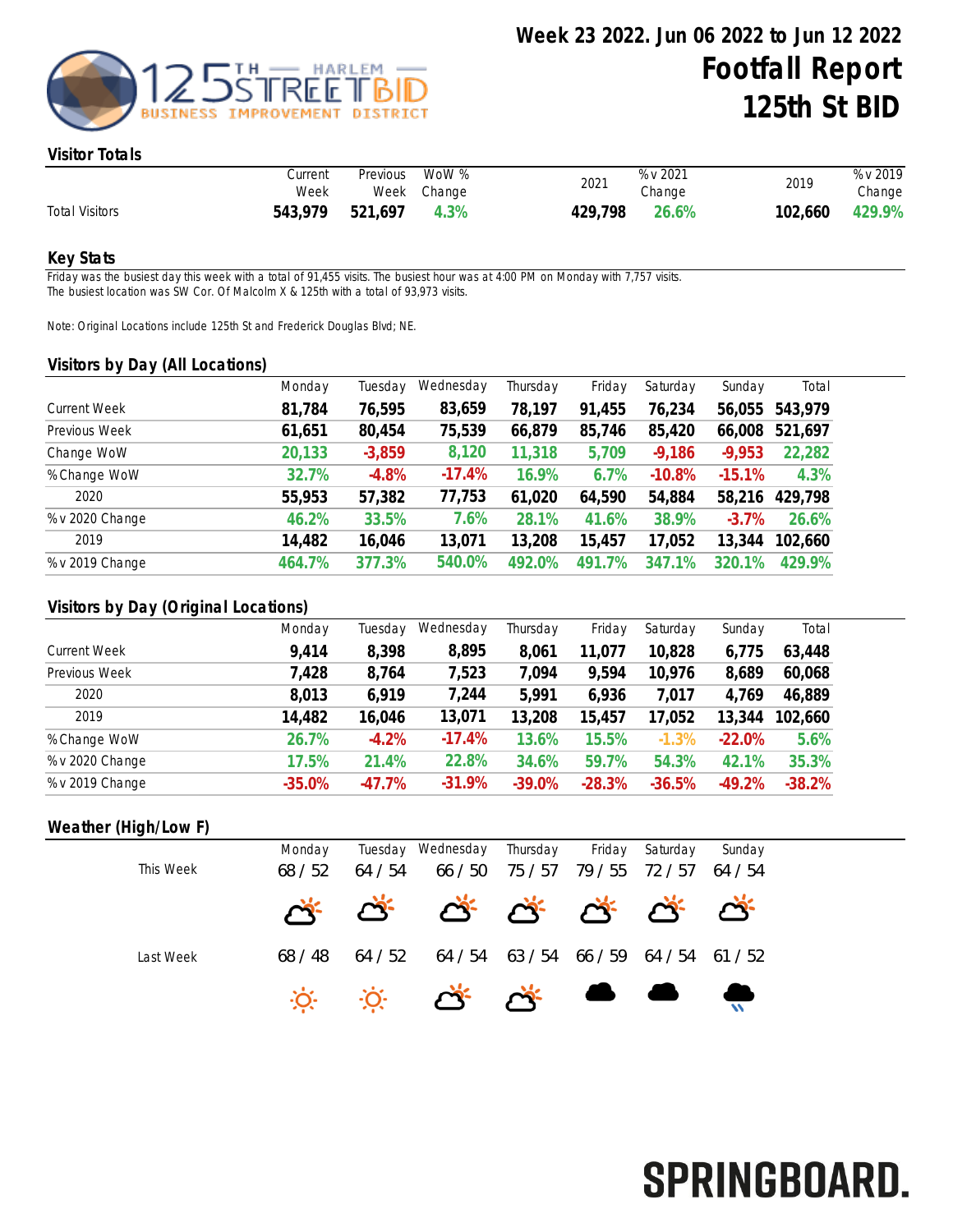## Visitors by Day (All Locations)



% Share of Visitors by Day



Early Evening 5:00PM - 7:59PM Evening 8:00PM - 11:59PM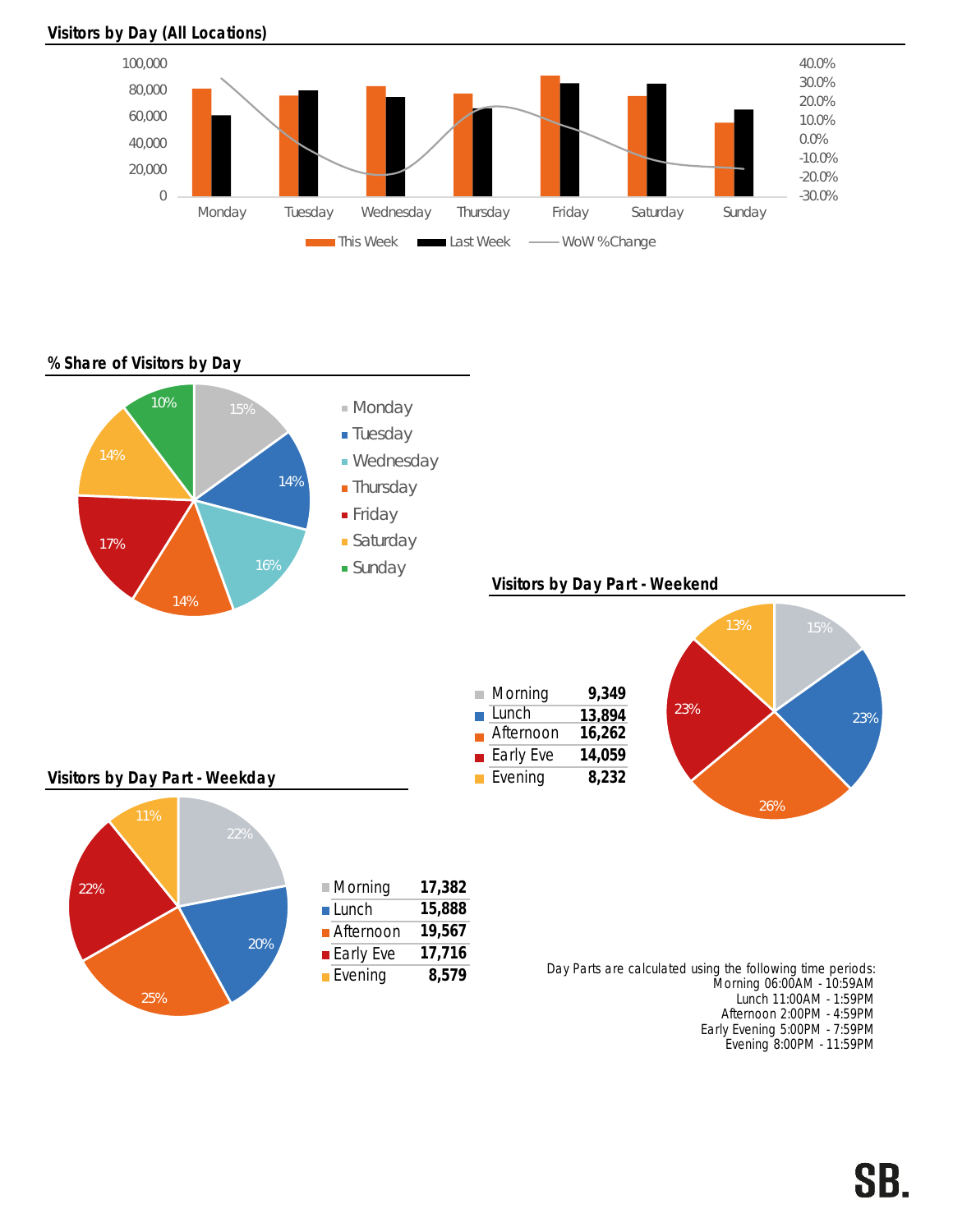

Visitors by Hour



|       | Monday |       | Tuesday Wednesday | Thursday | Friday | Saturday | Sunday |
|-------|--------|-------|-------------------|----------|--------|----------|--------|
| 6:00  | 1,093  | 1,257 | 1,206             | 1,108    | 1,439  | 746      | 560    |
| 7:00  | 3,709  | 4,289 | 3,219             | 2,173    | 4,932  | 1,834    | 887    |
| 8:00  | 4,175  | 4,636 | 4,347             | 3,558    | 5,052  | 2,360    | 1,340  |
| 9:00  | 3,741  | 4,293 | 4,361             | 3,625    | 4,194  | 2,879    | 1,900  |
| 10:00 | 3,807  | 4,167 | 4,280             | 3,850    | 4,401  | 3,609    | 2,582  |
| 11:00 | 4,666  | 4,721 | 5,337             | 4,939    | 5,725  | 5,089    | 3,097  |
| 12:00 | 5,141  | 5,426 | 5,152             | 5,691    | 5,831  | 5,708    | 3,846  |
| 13:00 | 4,951  | 5,621 | 5,145             | 5,246    | 5,849  | 5,797    | 4,250  |
| 14:00 | 5,706  | 5,396 | 5,689             | 5,356    | 6,438  | 5,948    | 4,644  |
| 15:00 | 7,319  | 6,564 | 6,575             | 6,092    | 7,370  | 6,227    | 4,735  |
| 16:00 | 7,434  | 6,444 | 7,251             | 6,562    | 7,637  | 5,992    | 4,978  |
| 17:00 | 7,757  | 5,749 | 7,608             | 6,657    | 7,440  | 5,391    | 4,575  |
| 18:00 | 5,917  | 4,629 | 7,306             | 6,750    | 6,008  | 5,367    | 4,527  |
| 19:00 | 4,403  | 3,523 | 4,817             | 4,876    | 5,138  | 4,771    | 3,487  |
| 20:00 | 3,292  | 2,810 | 3,499             | 3,578    | 4,191  | 3,708    | 2,588  |
| 21:00 | 2,193  | 1,785 | 2,390             | 2,438    | 2,887  | 2,549    | 1,862  |
| 22:00 | 1,458  | 1,280 | 1,512             | 1,571    | 1,930  | 1,888    | 1,249  |
| 23:00 | 1,317  | 735   | 1,078             | 1,184    | 1,767  | 1,549    | 1,070  |